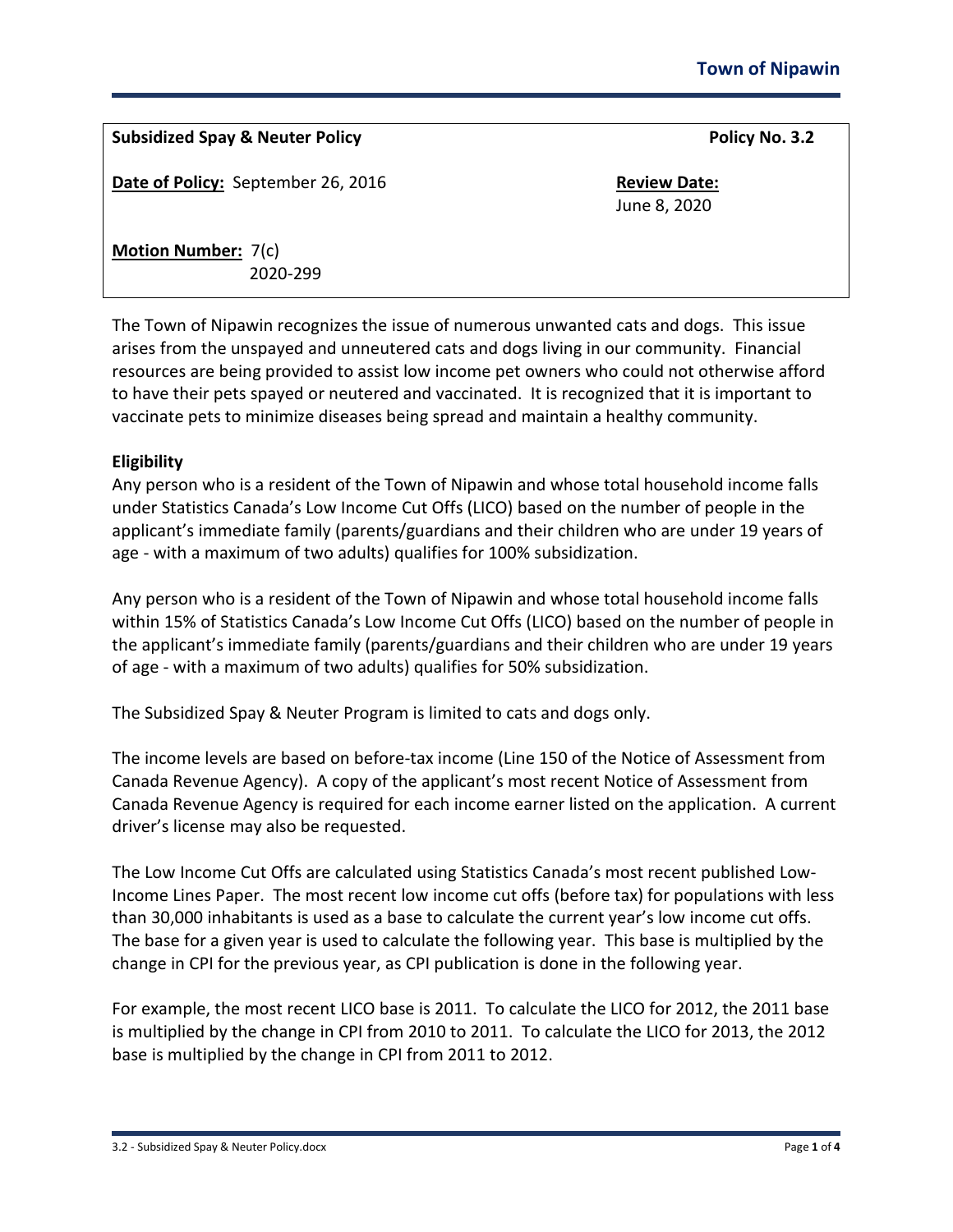The Subsidized Spay & Neuter Program is for residents of the Town of Nipawin only. The applicant must be a current resident of the Town of Nipawin as of the date of application. To verify, a copy of **ONE** of the documents listed below that has been issued within the last month and shows the applicant's name and current address is required.

- ~ Telephone or cable bill
- ~ SaskPower or SaskEnergy bill
- ~ Town of Nipawin Utility Bill

Other special circumstances may be considered as reviewed/approved by the Town of Nipawin. The Director of Finance & Administration and Chief Administrative Officer must approve any of these cases. Written documentation as to the circumstances must be provided. Qualifying applicants are chosen on a first come, first serve basis.

### **Program Costs**

The qualifying applicant must pay a deposit payment of \$20 per pet. Once the Town of Nipawin has received confirmation that the surgery and vaccinations have been completed, the \$20 per pet fee will be reimbursed to the applicant.

### **Expenses Covered Under the Program**

First visit to veterinarian:

- Pre-operative examination to determine suitability for surgery
- If suitable for surgery, relevant vaccines
- Other additional treatments required may be covered

Second visit to veterinarian:

- Spay or neuter surgery
- Booster vaccinations
- Other additional treatments required may be covered

After the spay/neuter is completed, the veterinary clinic invoices the Town of Nipawin for the veterinary costs.

#### **Application Process**

A completed application form must be submitted either by mail or in-person at the following address:

Town of Nipawin PO Box 2134 ~ 210 2nd Avenue East Nipawin, SK S0E 1E0

Application must include:

• Evidence of income level for each income earner on the application – a copy of the most recent Notice of Assessment from Canada Revenue Agency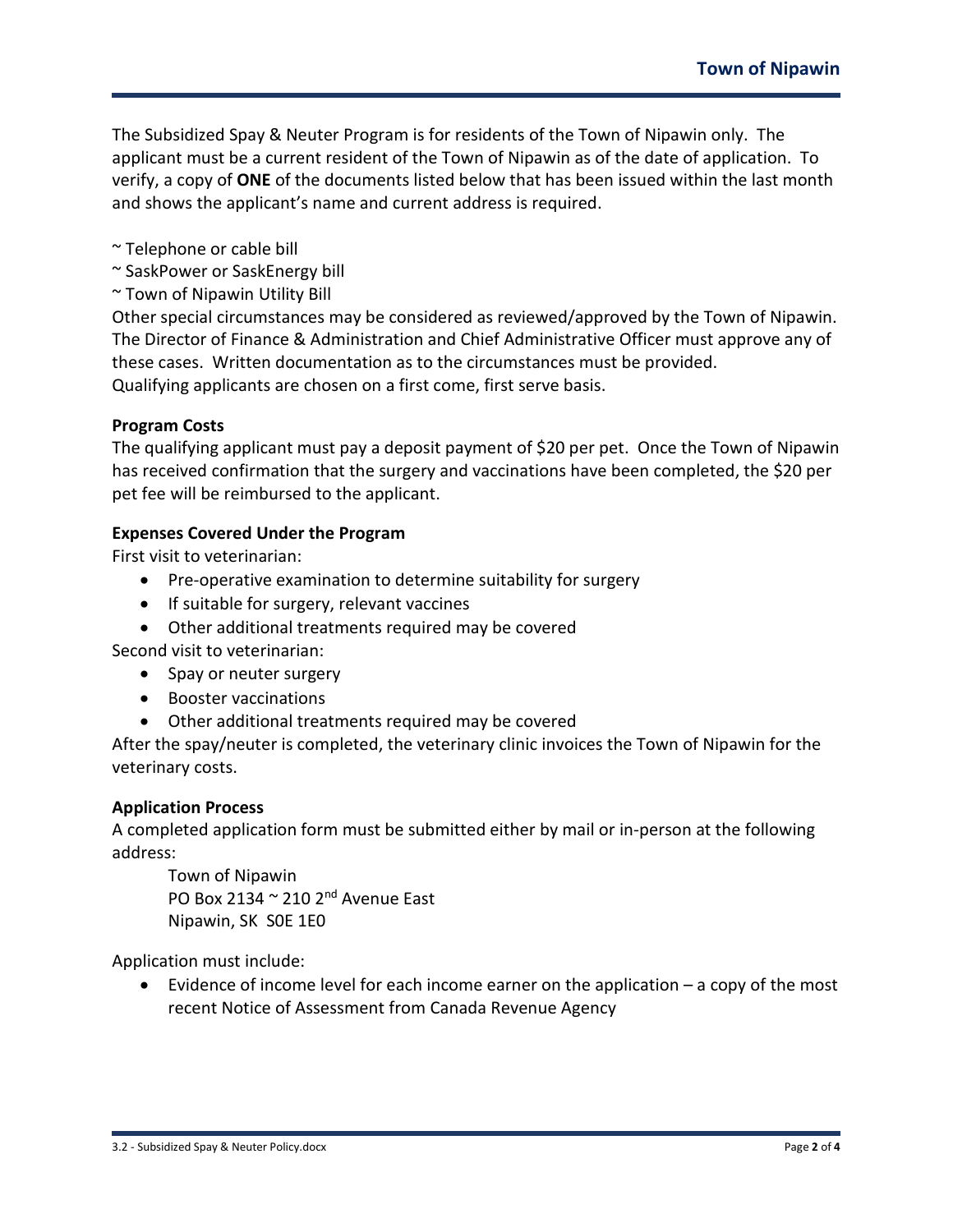- Evidence of being a Nipawin resident a copy of one of the following issued within the last month:
	- o Telephone or cable bill
	- o SaskPower or SaskEnergy bill
	- o Town of Nipawin Utility Bill
- If applying for consideration of special circumstances, written documentation as to what those circumstances are.

Notification of approval/rejection will be made by mail within approximately two weeks of receipt of the application. Contact by telephone may also be made in addition to the mail notification.

Approved applications will receive a surgery voucher and surgery agreement and waiver along with the approval letter. The surgery voucher is valid 60 days from the date of the approval letter issued. The expiry date is indicated on the surgery voucher. The surgery vouchers are not transferable to another owner or pet.

The following steps "A" through "D" below must be completed **within 60 days of approval** as noted on the approval letter.

- A. The surgery voucher form and surgery agreement and waiver form must be completed and brought to the Town Office by the approved applicant, where:
	- i. The applicant will pay the refundable fee—\$20 per pet. Debit, cash, or cheque accepted
	- ii. The surgery voucher will be validated
- B. Approved applicant books first appointment with participating veterinary clinic
- C. Approved applicant provides veterinary clinic with validated surgery voucher at first visit
- D. Surgery is carried out on second visit to veterinary clinic

The qualifying applicant **MUST** follow the pre-operative and post-operative surgery instructions as provided by the veterinary clinic.

The qualifying applicant is responsible for transportation of the pet to and from the clinic for all scheduled appointments. The qualifying applicant must contact the clinic 48 hours prior to an appointment if they must cancel or change the appointment.

All personal information is collected in accordance with Part IV of the *Local Authority Freedom of Information and Protection of Privacy Act.* The information will be used to determine eligibility for and to administer the Subsidized Spay & Neuter Program.

Any unused budgeted funds for the Subsidized Spay & Neuter Program at the end of the year will be transferred to a Subsidized Spay & Neuter Program Reserve for future use for the